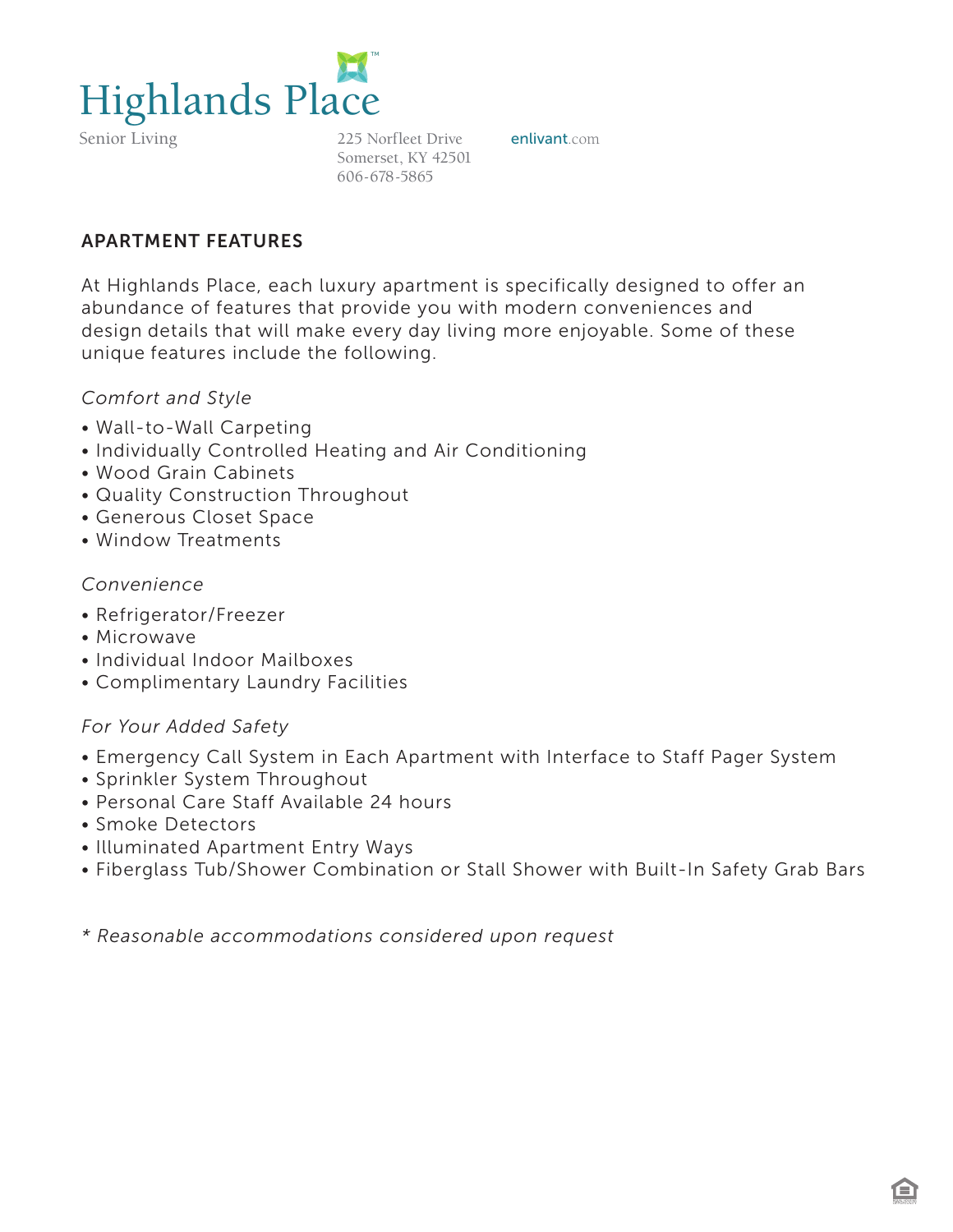

225 Norfleet Drive enlivant.com Somerset, KY 42501 606-678-5865



# *<sup>320</sup> Square Feet (approximately)* Studio

One Bath 320 Square Feet (approximately)